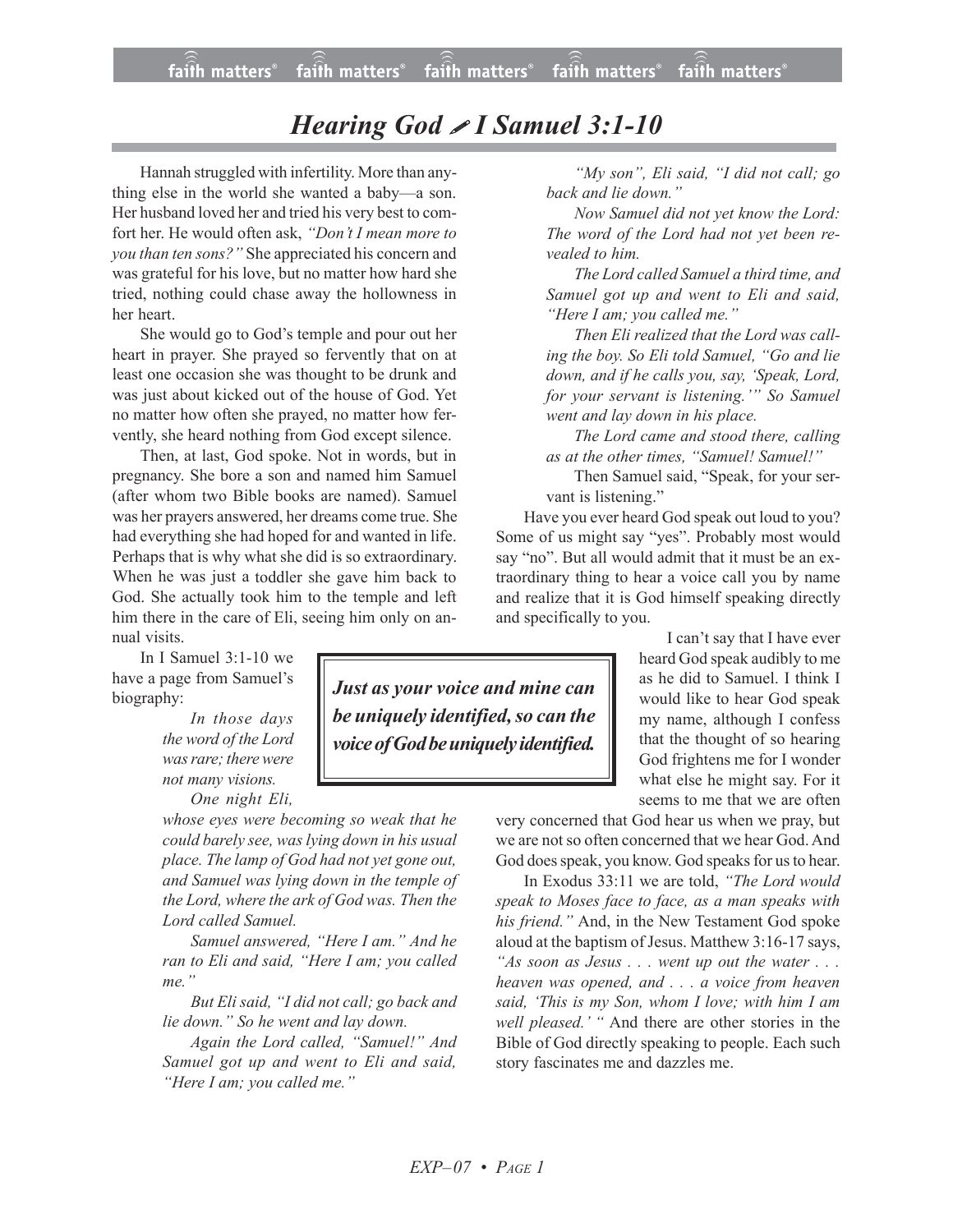## $f$ ait $\widehat{h}$  matters® faith $\widehat{h}$  matters® faith matters® faith matters® faith matters®

Suppose you arrive home after being gone for awhile and there is a light blinking to indicate that you have a phone message. You listen to your message and the voice says, "Hi. This is George Bush calling. Sorry to miss you. I'll call you back later." What would you think? First of all, you'd probably think it was a joke. But what if it's not? Should you hang around and wait for him to call back? Should you call him back? What's his number? Is it okay to call "collect"? Maybe you'd rather not talk to him.

More important by a million times to the millionth power would be a call from God. There is nothing else like a direct spoken work from God! But does God so speak today? Or were his words just for Moses on the mountain or just for Jesus in the Jordan River? Surely God may say whatever he chooses whenever he wants to anyone he pleases. People have told me that they have experienced God directly and audibly speaking to them about matters quite routine. But, is it God speaking to them or do they have overactive imaginations?

I can't always easily judge whether someone has heard a word from God or whether it is imagination. I suppose it is ultimately for each individual to personally decide. But I do know that in the Bible the voice of God was rarely heard. Sometimes there were hundreds of years of silence between his words. And, when God did speak it was of matters very important. And, the words God spoke were seldom if ever for personal benefit. They were spoken for reasons that reached far beyond any one person. His words were for a large group of people and sometimes for the whole sweep of humanity.

It seems to be rare and extraordinary for mortals to directly hear God speak. But there are other ways to hear God. Much more often in the Bible God spoke through spokespersons, most notably prophets. They were men and women who communicated God's word to others. Prophets included Miriam, Anna, Isaiah, Jeremiah and many others. In different ways they received messages from God or knew the mind of God which they then told to other people on God's behalf. Often it was a message that had to do with the future. That's why we so often think of prophecy as predictive.

There was a simple test in the Old Testament to determine if a prophet really spoke for God or was faking it. If the prophet's predictions came true, listen. If the predictions did not come true, stone the prophet to death and don't listen. The rule kept a lot of people from faking!

Are there such prophets today? Certainly many people claim to be prophets speaking for God. Some claim to have entirely new messages, information from God that he has never told anyone else before. Others say they have figured out the Bible for the first time in more than 2,000 years. Many get lots of attention, especially when they talk about the end of the world and related topics.

How do we test them? "If the world ends, they were right. If the world doesn't end, stone them to death?" There is a better way. Test what they say against the Bible.

One new technology is the voice print. Some say it is as individual as a fingerprint. You can take a tape of my voice now and compare it to a tape from a decade ago and determine if I am the same guy. Let me suggest that just as your voice and mine can be uniquely identified, so can the voice of God be uniquely identified.

When someone claims to be speaking for God today, we can compare it to the voice print of God in the Bible. God has left a clear and unique record. If what a modern prophet says looks and sounds like the print of God's voice in the Bible, it's ok. If not, it's a fake.

God has often spoken to humans through special means such as visions, dreams, a star over Bethlehem and even handwriting on a wall. The familiar Christmas story has Joseph about to divorce his wife for immorality when God speaks to him in a vision and tells him what to do and he totally changes his plans. The Bible is full of those kinds of visions and dreams and special means of God talking to humans.

Recently someone told me of an individual who literally cut out of the Bible every reference there was to visions or dreams or messages directly from God or words from angels. There wasn't much left! The Bible reports lots of such supernatural communication.

So, how does this work for us today? Let me explain briefly. We need to understand that visions and dreams are more typical in other cultures. In our culture we are more prone to sense the direction and communication of God through circumstances. That is an important part of how we interpret what to do within our culture. Either way, or in some other way,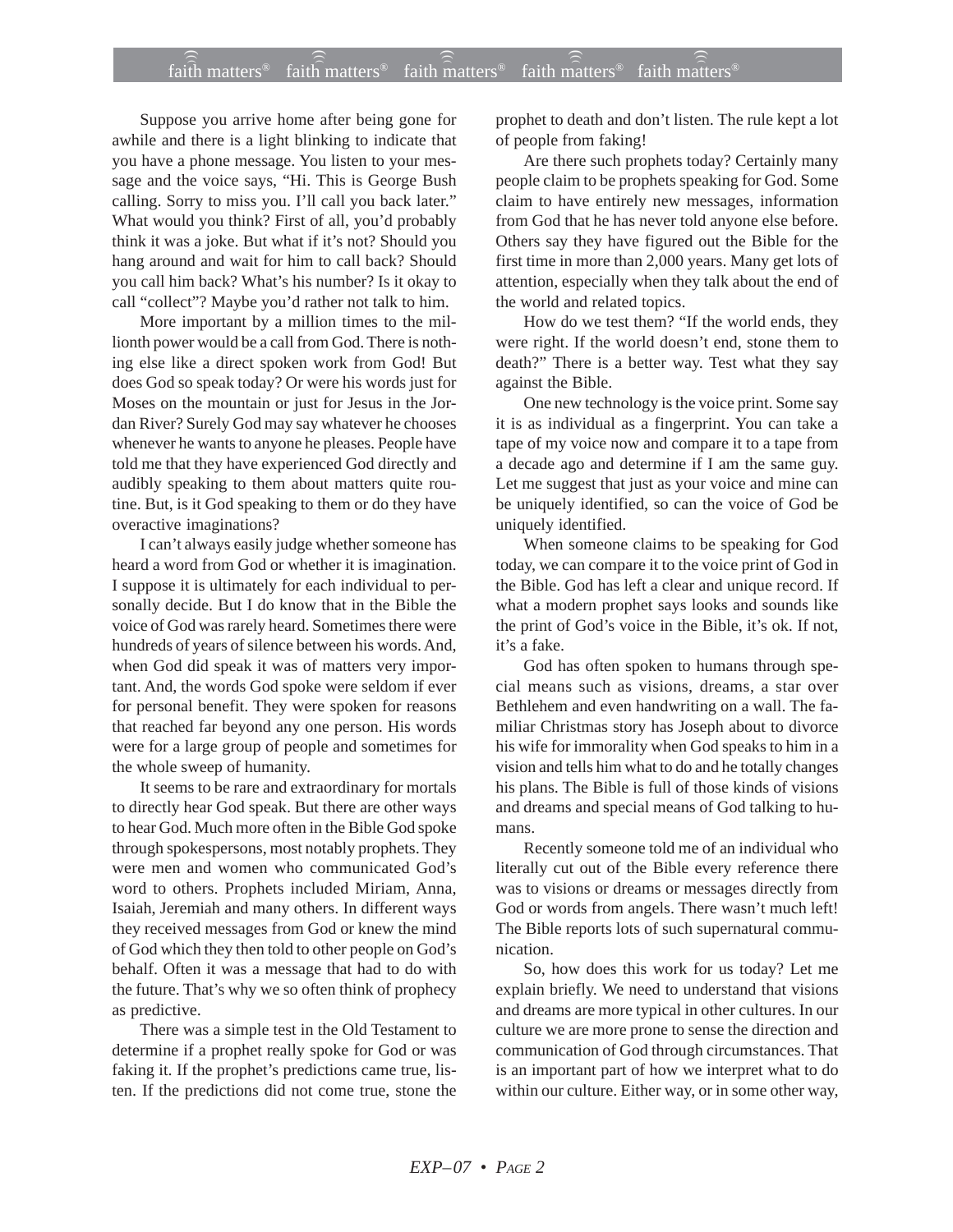## $f$ ait $\widehat{h}$  matters® faith $\widehat{h}$  matters® faith matters® faith matters® faith matters®

God has and still does communicate with people.

The greater question is not whether God can communicate through special means but how to tell if the message is from God or from sleeping on an uncomfortable mattress. The answer again is to check and compare with the Bible. Does the message match the voice print, the fingerprint, the "message print" of God in the Bible?

Through speech, through spokespersons, through special means but, best of all, through the Savior the Bible is very clear that God's primary way of speaking to humankind is through Jesus Christ the Savior. Let me invite you again to a few places in the Bible. In Hebrews 1:1-3 we find stunning words that put this whole matter of God speaking into quite a clear perspective:

*In the past God spoke to our forefathers through the prophets at many times and in various ways, but in these last days he has spoken to us by his Son, whom he appointed heir of all things, and through whom he made the universe. The Son is the radiance of God's glory and the exact representation of his being, sustaining all things by his powerful word*.

John 1:14 tells us, "*The Word became flesh and made its dwelling among us."* And in Mark 9:7, on the Mount of Transfiguration, God said*, "This is my Son, whom I love. Listen to him!"*

After Jesus came there isn't so much said about

prophets, voices, visions, dreams and such. It's not that they stopped but they were comparatively anti-climactic. I suppose you might compare it to having a flashlight with fresh batteries that shows us the way to go on a very dark

night. A flashlight on a dark night when you want to know where you are going is an invaluable tool. When dawn comes and the sun rises, the flashlight still works but it is definitely not as necessary. In the same way, once Jesus came in all his brightness and brilliance, dreams and visions didn't seem like much anymore.

We need to understand that Jesus is God. To see him, hear him, be with him and touch him is to hear, see, be with and touch God himself. But, wait a second. That worked for those people back then, but that was almost 2000 years ago. What about for us today? I can't see him. I can't touch him. I don't hear him talking out loud. Does that then mean that we go

back to the old way of doing it? Are we stuck going back to the pre-Jesus days of occasional voices from heaven, prophets, prophetesses, visions, dreams and circumstances in order to hear God speak to us? No! We still may hear Jesus through the Scriptures and through the Spirit.

The Bible was written for us so that we may hear Jesus Christ today. In John 20:31 we read, "*But these things are written that you may believe that Jesus is the Christ . . . and that by believing you may have life in his name."* The Bible is God's written word to us. So, if we want to meet Jesus, if we want to hear God's word, the Bible is the place to go. That's why reading, knowing and understanding the Bible is so all-important.

Some may say, "I prefer the real thing." It reminds me of the mid-1960s when the United States stopped printing Silver Certificates.Our dollar bills up until then said that the piece of paper could be redeemed for actual silver. Some people wouldn't accept or use the new fangled Federal Reserve Notes. They wanted real money . . . except, this was real money! Then there are people who don't like checks. Their paper has to be green. Now money is a record on a computer disc somewhere. You can move it from bank to bank and pay bills with it and never have a greenback or a check. It's electronic money. But, it's still money and it still works.

*God's primary way of speaking to humankind is through Jesus Christ the Savior.*

Sure, I'd rather have Jesus face to face. But I accept God's written check (the Bible) as worth full value. Through it I meet Jesus and through it I hear God. We hear the Savior now through the Scriptures

and through the Spirit.

Jesus promised in John 15 and 16 that when he left earth and returned to heaven he would send his Holy Spirit to actually live inside every Christian. That happened at Pentecost in Acts 2 and is explained in I Corinthians 6:19. So, we have the best deal yet. From God talking to or through a few people . . . to God showing himself in Jesus . . . to God living inside every Christian, we have God in us.

How does that work? There is no good way for me to explain how the Spirit lives in us and communicates with us. I will give you a comparison to hint at the relationship, but I know the analogy is flawed from the start.